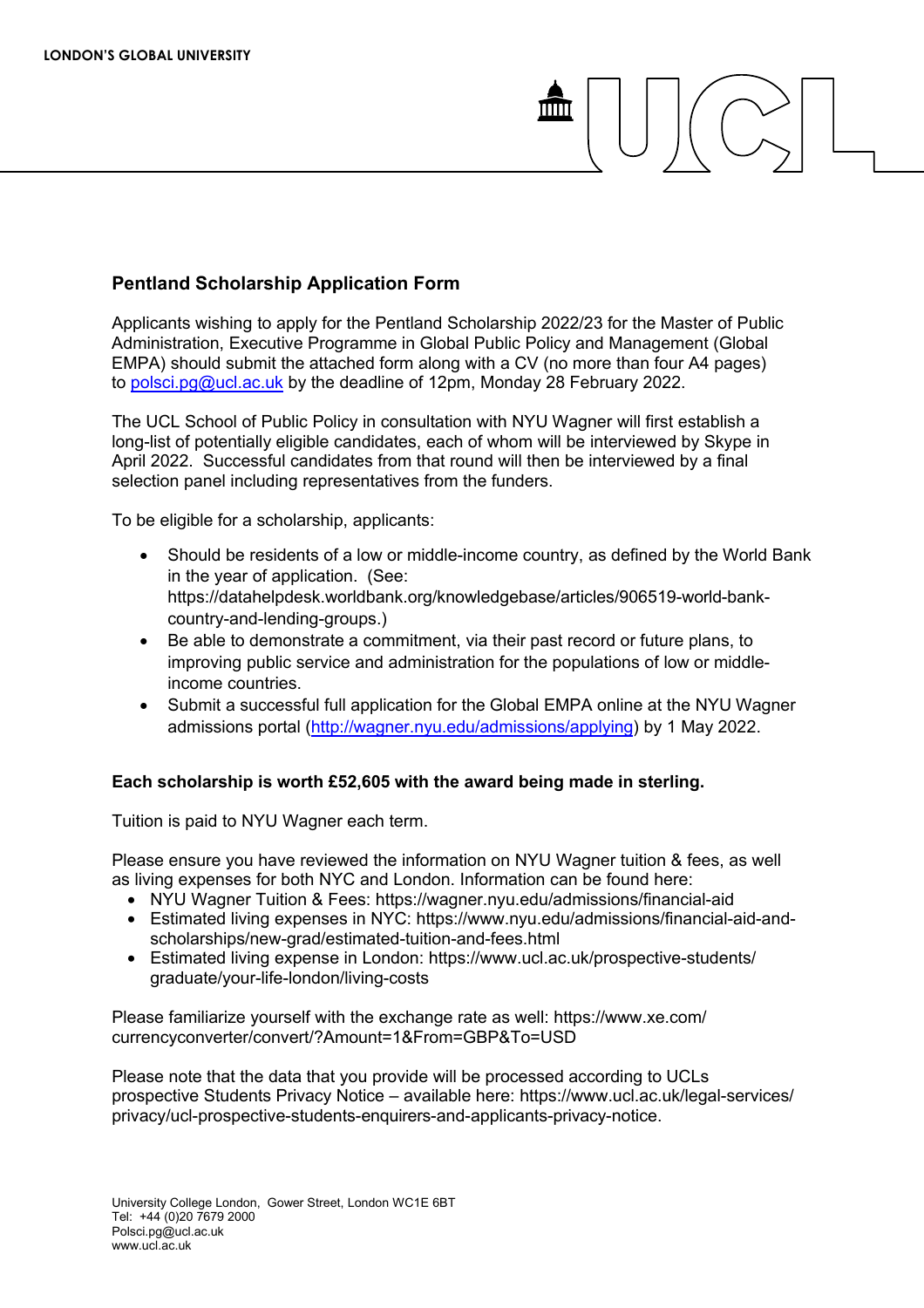| <b>Personal Details</b> |  |  |
|-------------------------|--|--|
| Full Name:              |  |  |
| Nationality:            |  |  |
| Address:                |  |  |
| Telephone               |  |  |
| number:                 |  |  |
| Email address:          |  |  |
| Preferred method        |  |  |
| of communication:       |  |  |
| Where did you           |  |  |
| hear about this         |  |  |
| award?                  |  |  |

| <b>Financial and Personal Circumstances</b>                                    |  |  |
|--------------------------------------------------------------------------------|--|--|
| Employment history & salary:                                                   |  |  |
| Dependants (please provide<br>details of any children or other<br>dependants): |  |  |
| Married/partnered (please provide<br>details of any spousal<br>employment):    |  |  |
| Efforts to secure funding for this<br>programme:                               |  |  |